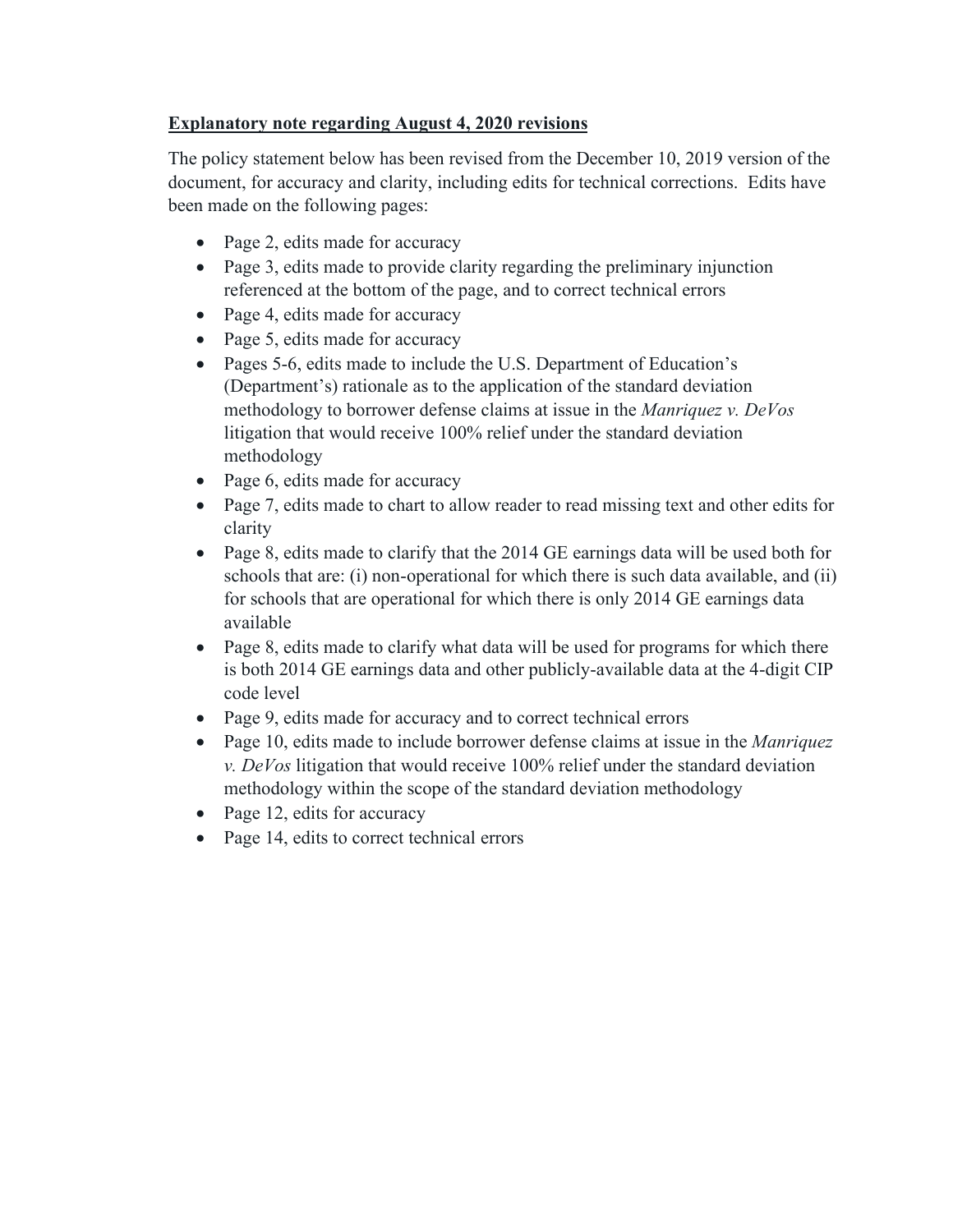### **POLICY STATEMENT**

**RE**: Tiered relief methodology to adjudicate certain borrower defense claims

 $\mathcal{L}_\mathcal{L} = \{ \mathcal{L}_\mathcal{L} = \{ \mathcal{L}_\mathcal{L} = \{ \mathcal{L}_\mathcal{L} = \{ \mathcal{L}_\mathcal{L} = \{ \mathcal{L}_\mathcal{L} = \{ \mathcal{L}_\mathcal{L} = \{ \mathcal{L}_\mathcal{L} = \{ \mathcal{L}_\mathcal{L} = \{ \mathcal{L}_\mathcal{L} = \{ \mathcal{L}_\mathcal{L} = \{ \mathcal{L}_\mathcal{L} = \{ \mathcal{L}_\mathcal{L} = \{ \mathcal{L}_\mathcal{L} = \{ \mathcal{L}_\mathcal{$ 

**DATE:** December [1](#page-1-0)0, 2019, as revised on August 4, 2020<sup>1</sup>

This Policy Statement sets forth the Department's approach to determine the amount of relief to be provided to certain groups of borrowers who meet the legal standard for federal student loan discharges and other relief under the Department's borrower defense to repayment ("borrower defense" or "BD") authorities. This approach involves a standard methodology that establishes a rebuttable presumption regarding relief, enabling the Department to process claims expeditiously while ensuring the flexibility and opportunity to make individualized determinations.

This Memorandum follows from the options memorandum (the "Options Memo") regarding potential approaches presented by the Office of the Under Secretary ("OUS") and Federal Student Aid ("FSA") to implement a new, tiered relief methodology to adjudicate current and future borrower defense claims. The Options Memo outlined different methodologies for the Secretary's consideration and was signed by the Secretary on November 12, 2019.

The tiered methodology adopted by this Policy Statement establishes a rebuttable presumption. That is, it provides the framework within which the Department will determine relief for meritorious cases. However, under the Department's regulations, borrowers have the right to seek reconsideration, submit new evidence regarding their borrower defense application, and rebut the relief presumption.

## **I. Governing law and regulations**

Under § 455(h) of the Higher Education Act of 1965, as amended ("HEA"), 20 U.S.C. § 1087e(h), the Department is authorized to establish regulations under which borrowers may assert "acts or omissions of an institution of higher education . . . as a defense to repayment" of a Direct Loan. In 1994, the Department published regulations regarding borrower defense, 34 C.F.R. § 685.206(c). The Department recently amended those regulations both in 2016 and in 2019.

The 1994 regulation stated that if "the borrower's defense against repayment is successful," the borrower may be "relieved of the obligation to repay all or part of the loan and associated costs and fees." *Id*. at § 685.206(c)(2) (2016). After the 2016 amendments, the revised regulations similarly provide that a borrower may be relieved of

<span id="page-1-0"></span><sup>&</sup>lt;sup>1</sup> Revisions include edits for accuracy and clarity, including for technical corrections.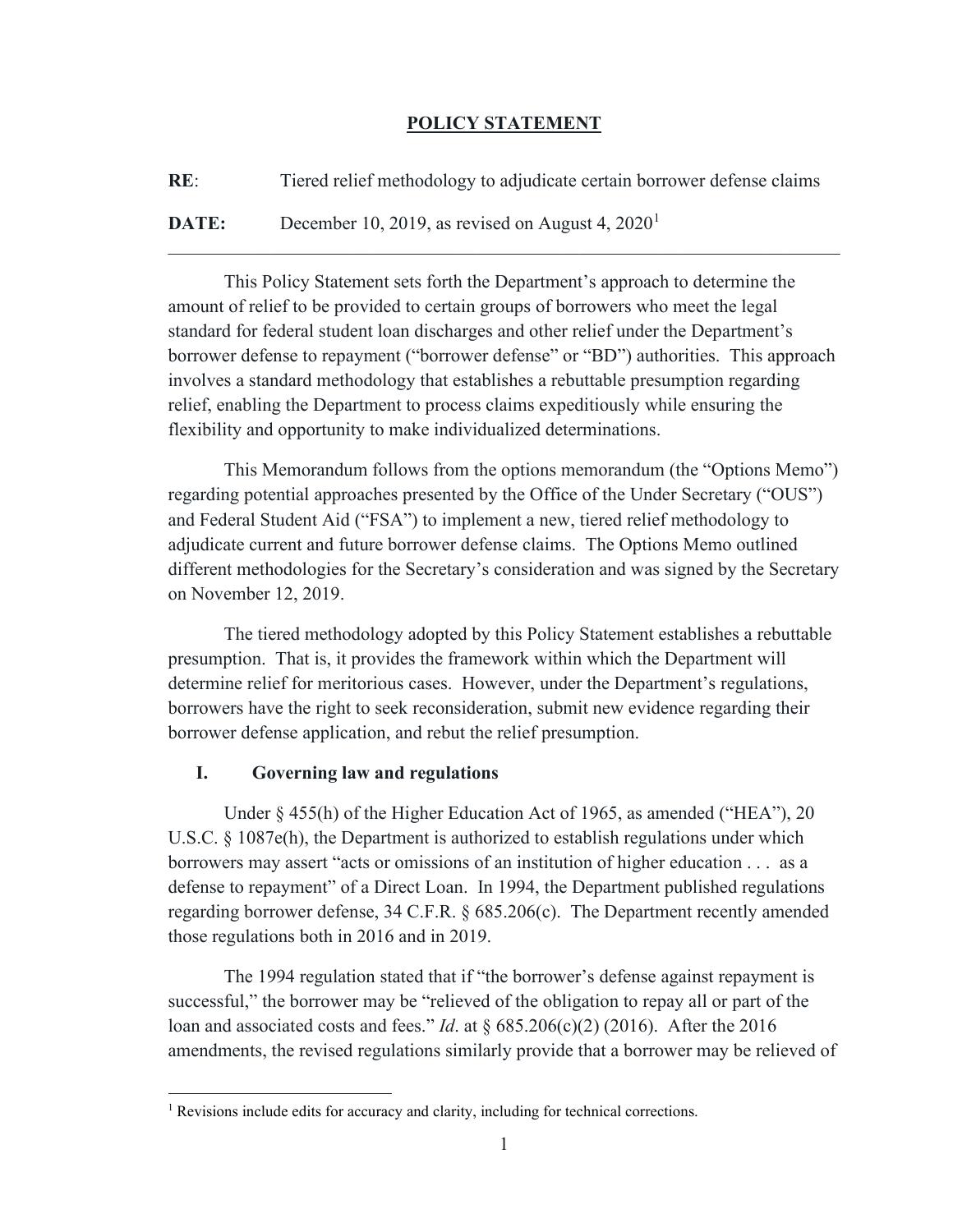his or her obligation to repay all or part of the loan and associated costs. *See* 34 C.F.R. § 685.222(i)(1) (2017).

#### **II. Background**

Prior to 2015, the Department had received only a small number of requests for federal student loan discharges under the Department's borrower defense to repayment authorities. However, in 2015, the number of borrower defense applications increased significantly following the collapse of Corinthian Colleges, Inc. ("CCI"). The Department also announced that borrowers would be able to apply for federal student loan discharges by asserting a borrower defense to the repayment of their related federal student loans. The Department created an application form specifically for CCI borrowers who had enrolled in certain programs during certain time periods to expedite the application process. This led to the filing of tens of thousands of borrower defense applications by borrowers who alleged that CCI misrepresented the rates at which its graduates were placed into jobs, *i.e.*, job placement rates ("CCI JPR claims,"), which the Department decided to generally grant within certain parameters.

The Department also decided to generally approve other specific categories of applications within certain parameters. Some of these were CCI borrower defense applications, including those based on allegations of misrepresentations about the transferability of credits by the CCI-operated Heald College, Everest Institute, and WyoTech campuses ("CCI transfer of credits claims") and those based on allegations of misrepresentations by CCI-operated schools that employment after students' graduation was guaranteed ("CCI guaranteed employment claims"). Others were applications by borrowers from other schools, including those based on allegations of misrepresentations that employment after students' graduation was guaranteed by California campuses of ITT Technical Institute ("ITT (CA) guaranteed employment claims") and those from students who attended American Career Institute ("ACI claims.").

From the time when the Department began processing CCI claims through January 2017, all of the borrower defense claims that were approved resulted in a 100% discharge and refunds where applicable; however, thousands of other claims determined to be ineligible for relief were simply moved to the side and the notice of ineligibility was not sent. In total, approximately 62 percent of job placement rate claims adjudicated by January 2017 were approved. Another 100,000 claims held by the Department as of January 2017 had not yet been adjudicated at that time.

In December 2017, the Department announced that it would use a tiered methodology to decide the amount of relief for CCI JPR claims, CCI transfer of credits claims, and CCI guaranteed employment claims. That methodology ("the 2017 methodology") assessed the relief owed to borrowers with such claims based on the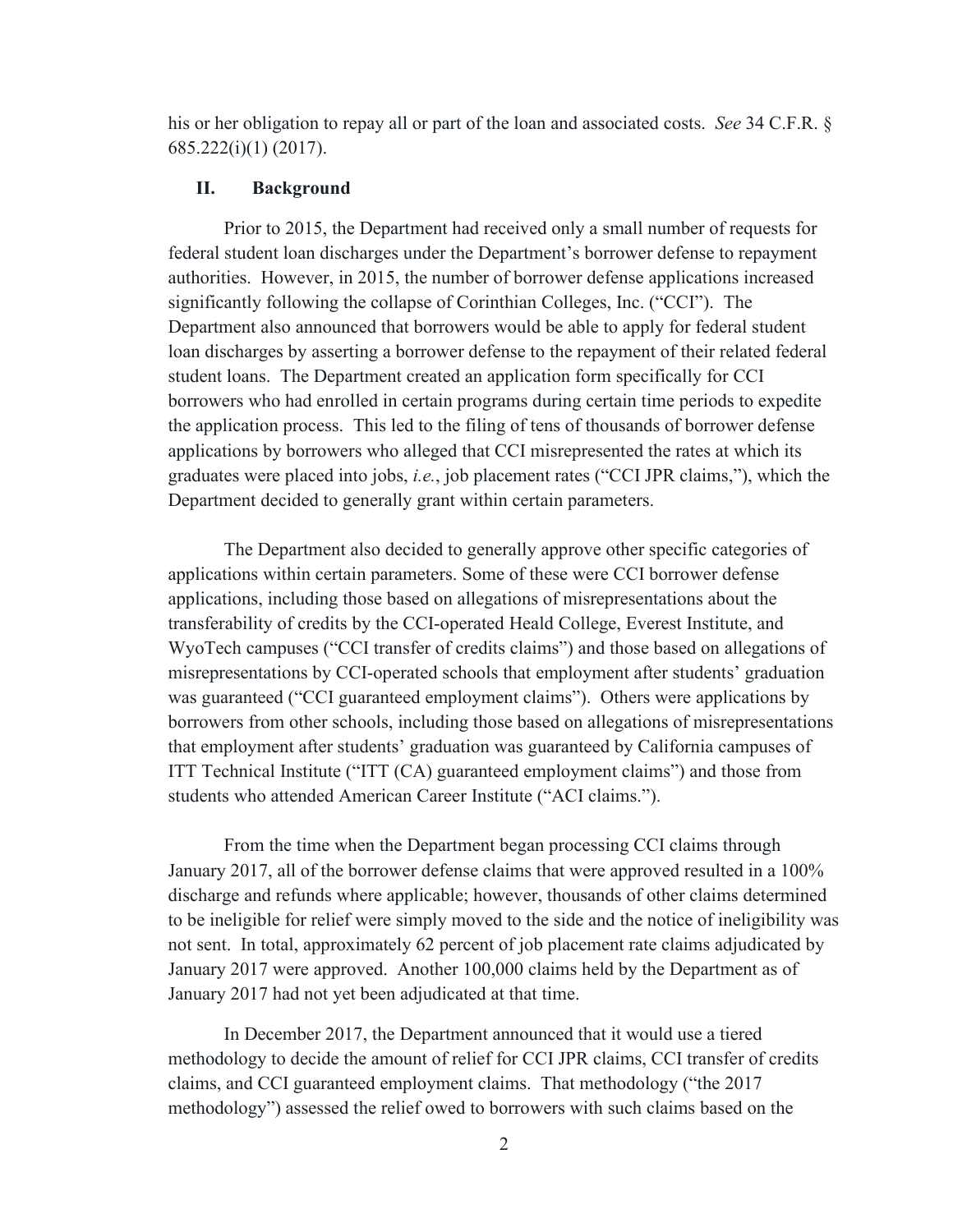extent to which CCI borrower defense applicants in a given program generally had earnings similar to those of completers of similar programs that had a passing debt-toearnings ratio under the Gainful Employment (GE) regulations (34 C.F.R. part 668, subpart Q). The level of student loan relief calculated and provided under this methodology ranged from a discharge of 10% to 100% of the amount borrowed. Any borrower who was eligible for more than 50 percent relief was given full loan relief.

The December 20, 2017 press release announcing the 2017 methodology justified the methodology by citing "[t]he principle of relief based on value of education received..."<sup>[2](#page-3-0)</sup> The memorandum<sup>[3](#page-3-1)</sup> explaining the mechanics of the 2017 methodology stated that the methodology "was developed to provide borrowers relief consistent with and appropriate to the harm they incurred from the misrepresentation by CCI, thereby making them whole" and that it was "rooted in a determination of the value of the claimant's CCI education, as calculated by comparing average earnings of CCI claimants who attended a given academic program to those who attended similar programs at schools the Department has determined adequately prepare students for gainful employment." Similar language was used to justify the amount of relief provided to borrowers in the individual decision letters to CCI borrower defense applicants who received relief under the 2017 methodology.

Since May of 2018 the Department has been unable to use the 2017 methodology to determine relief for adjudicated BD claims. The Department cannot currently use the 2017 methodology because the Department no longer has access to the same data source moving forward and because a preliminary injunction<sup>[4](#page-3-2)</sup> prevents the Department from applying the 2017 methodology to award relief other than a 100 percent discharge . As of November 12, 2019, the Department had received over 290,000 borrower defense applications, and more than 225,000 of those applications remained pending.

### **III. Standard deviation methodology as a rebuttable presumption for borrower defense relief**

<span id="page-3-0"></span><sup>&</sup>lt;sup>2</sup> Available at https://www.ed.gov/news/press-releases/improved-borrower-defense-discharge-process-will-aid-defrauded-borrowers-protect-taxpayers.

<span id="page-3-1"></span><sup>&</sup>lt;sup>3</sup> Available at [https://www2.ed.gov/documents/press-releases/borrower-defense-relief-methodology](https://www2.ed.gov/documents/press-releases/borrower-defense-relief-methodology-cci.pdf)[cci.pdf.](https://www2.ed.gov/documents/press-releases/borrower-defense-relief-methodology-cci.pdf)<br><sup>4</sup> The U.S. District Court for the Northern District of California issued a preliminary injunction order on

<span id="page-3-2"></span>May 25, 2018. *See* Order Granting in Part and Denying in Part Plaintiff's Motion for Preliminary Injunction (ECF No.60) ("PI Order"), *Manriquez et al. v. DeVos*, Case No. 17-cv-07210-SK (N.D. Cal.). The PI Order was amended on June 19, 2018, *see* Amended Order Regarding Plaintiff's Motion for Preliminary Injunction, (ECF No. 70), *Manriquez*, Case No. 17-cv-07210-SK (N.D. Cal.), and clarified on August 30, 2018, *see* Order Regarding Motion for Clarification (ECF No. 89), *Manriquez*, Case No. 17-cv-07210-SK (N.D. Cal.).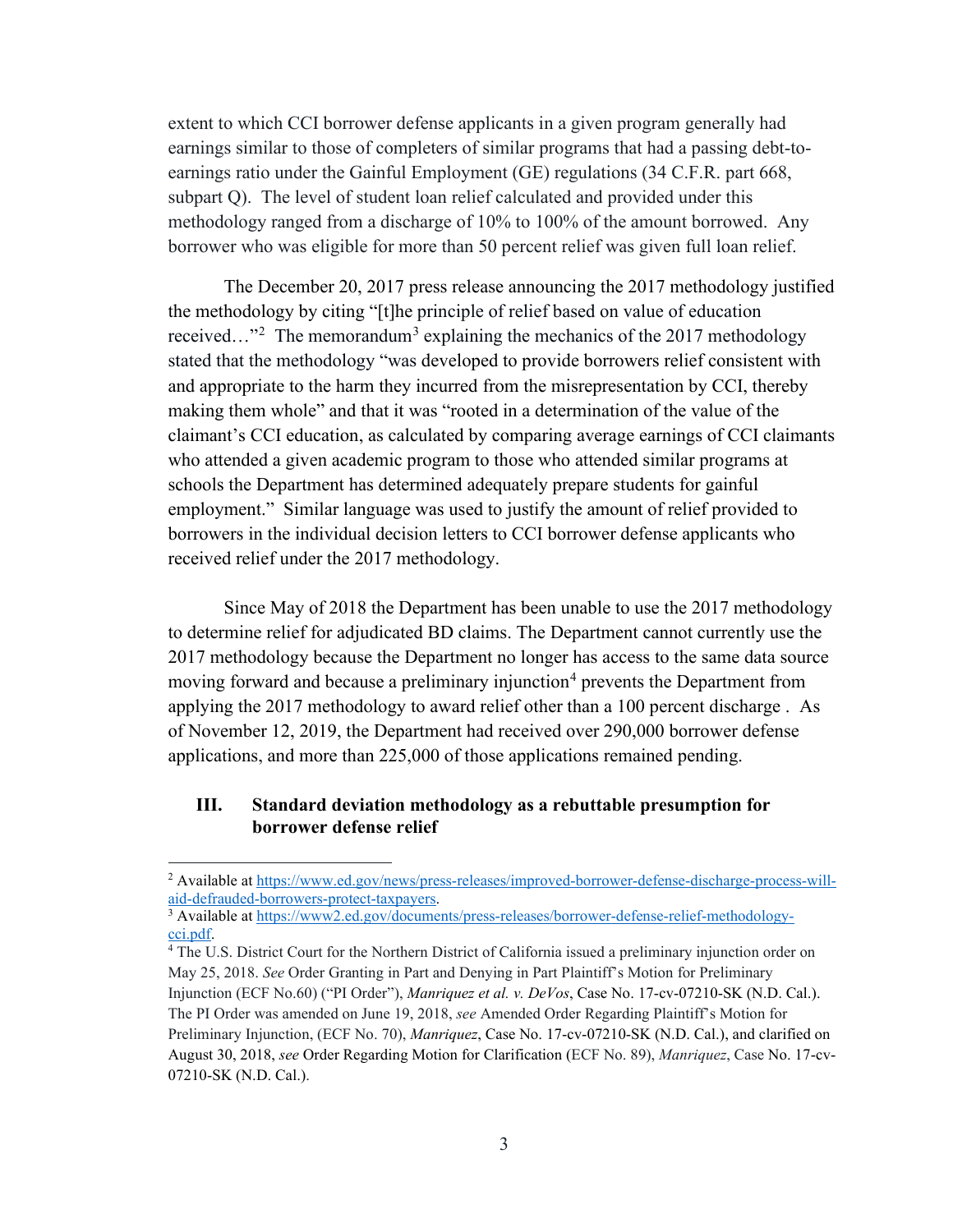The relief methodology, like the 2017 methodology, provides relief to successful borrower defense applicants based upon a comparison of the program-level earnings for graduates of the same or similar program at the borrower's school that is at issue in the borrower defense application, with the earnings of graduates at the same or similar program at other schools. As with the 2017 methodology, this new methodology would provide for tiers of relief, but those tiers would be based on the quartiles, with 100 percent relief being awarded to successful borrower defense applicants whose imputed program median earnings were at or lower than two standard deviations from the median earnings of graduates of similar programs at other schools. Successful BD applicants whose imputed program median earnings are higher than two standard deviations below the median, but lower than the median of the comparison group, will generally be awarded 25 percent, 50 percent, or 75 percent relief.

## **A. Rationale for using earnings as a measure for relief and for establishing the standard deviation methodology as a rebuttable presumption**

In assessing the appropriate measure of relief, it is important to note that the majority of borrower defense applicants have not provided the Department with evidence of or supporting the scope of their harm to support their claims, likely because the Department did not require such evidence when they applied. Even though the Department has determined that certain CCI borrowers made a prima facie case for borrower defense relief, the borrowers have generally not provided evidence of the resulting harm or as to the scope of such harm. Accordingly, the Department has examined other evidence in its possession to assess the relief to be provided to borrowers.

The new methodology is based on a determination of the harm suffered by a successful BD applicant as a result of the misconduct, as determined by comparing earnings imputed to the BD applicant against earnings of a representative comparison group. The level of harm measured in this way can also be said to reflect the quantifiable lack of value conveyed by a borrower defense applicant's education. Using comparative earnings,, generally available data can be used to focus on the harm that is actually attributable to the program the applicant was enrolled in by comparing earnings information for that program to a group of similar comparable programs offered by other institutions that the applicant might have otherwise attended.

Using program-level earnings, both as imputed to the borrower defense applicant and for the comparison group, is appropriate because this approach provides an objective look at the harm and lack of value to be derived from a program or similar programs caused by a pattern of misconduct by a school, when compared to similar programs in the educational marketplace. An individual's earnings could be influenced by a multitude of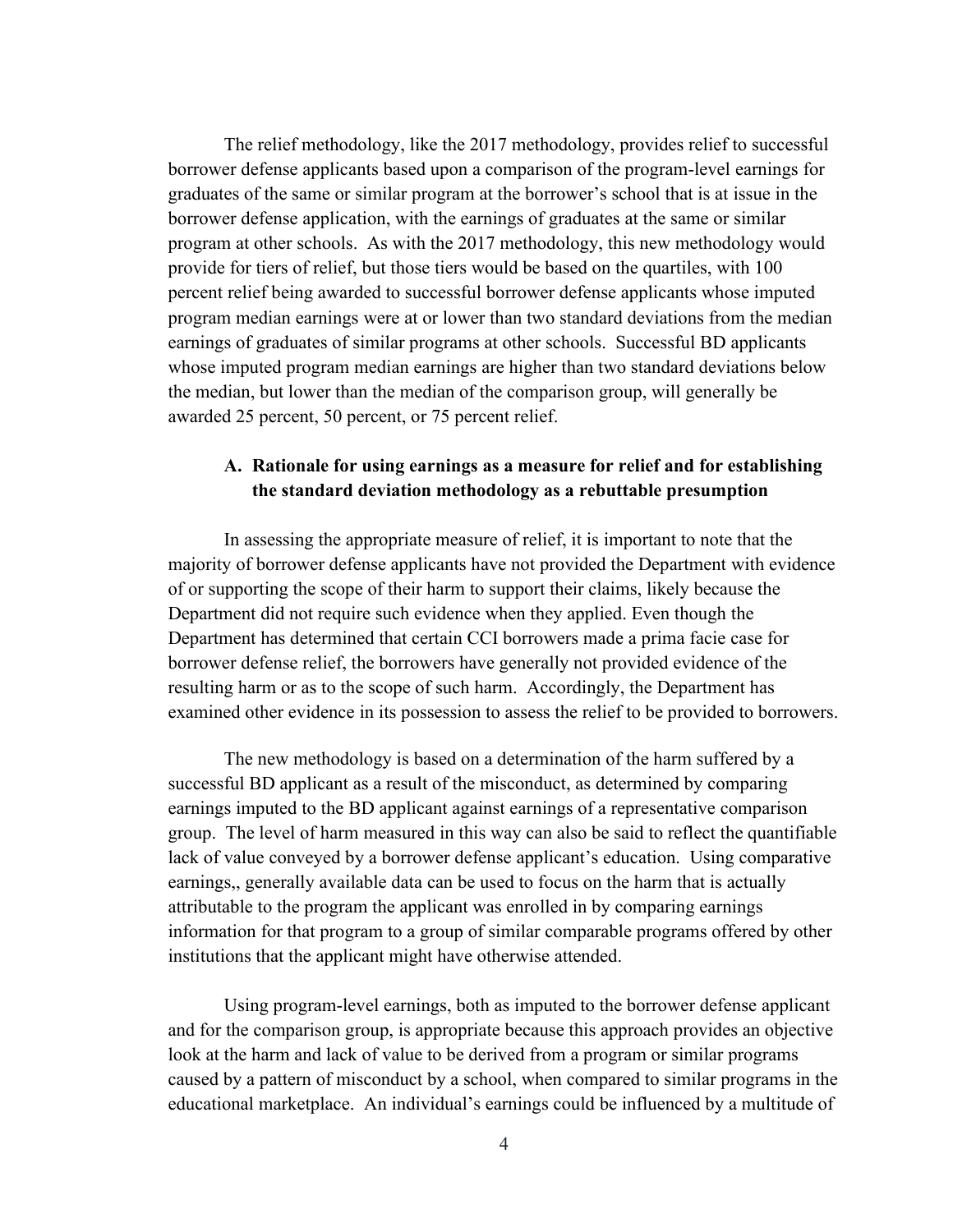factors other than the education they received at a college or university. However, taking the median of earnings among a cohort of program graduates provides a summary statistic based primarily on the common experience of program participants, and gives more weight to factors shared among participants because of their participation in the program than to factors that vary across the different participants. Therefore, median earnings of program graduates are imputed to the successful BD applicant.

This approach differs from that taken before December 2017 for the CCI claims, including CCI JPR claims, CCI transfer of credit claims, CCI guaranteed employment claims, and the ITT  $(CA)$  guaranteed employment claims.<sup>[5](#page-5-0)</sup> As explained by the Department in December 2017, with the benefit of reviewing the GE earnings data published by the Department in late 2017, the Department was able to further analyze the value conferred by the educations received by students attending CCI schools. Through that analysis, the Department determined that tiered, or partial, relief for CCI JPR claims applicants and applicants with CCI-related applications was appropriate. The Department continues to believe that the 2017 methodology is a sound way to determine relief for all CCI-related borrower defense claims. pre

As a result, given the Department's interest in providing borrowers with timely borrower defense relief in addition to its interest in creating easily administered rules for relief, the Department has determined that it is appropriate to apply the new standard deviation methodology, which follows the same principle that the harm to a borrower (attributable to lower program value) can be assessed in terms of the difference between the earnings of a program's completers and the earnings of completers of similar/same programs at other schools, to borrowers that were originally covered by the 2017 methodology who are not in the *Manriquez* class (*i.e.*, borrowers with CCI guaranteed employment claims and CCI transferability of credit claims). Further, it is appropriate to apply this methodology to ITT (CA) guaranteed employment claims and to similarly established categories of claims established in the future, because this comparative analysis will reveal whether a borrower has been harmed as a result of the misconduct, in comparison to his or her peers at other schools. Additionally, it is appropriate to apply this methodology to CCI JPR claims that will receive 100% relief under the standard deviation methodology. While the preliminary injunction entered in the *Manriquez*  litigation prevents the Department from using the 2017 methodology, the court's order specifically provides that it does not "prohibit[] the Secretary from fully discharging the loans" of any successful CCI JPR claim applicant.<sup>[6](#page-5-1)</sup> As with the other claims listed, many

<span id="page-5-0"></span> $5$  ACI claims are not discussed here because all students from ACI were given 100 percent relief on a group basis, without requiring the submission of applications from the students given the nature of the misconduct at issue for that school, so there are no remaining ACI claims that could need to be adjudicated in the future.

<span id="page-5-1"></span><sup>6</sup> *See* Amended Order Regarding Plaintiffs' Motion for Preliminary Injunction, ECF No. 70 (June 19, 2018), *Manriquez*, Case No. 17-cv-07210-SK (N.D. Cal.).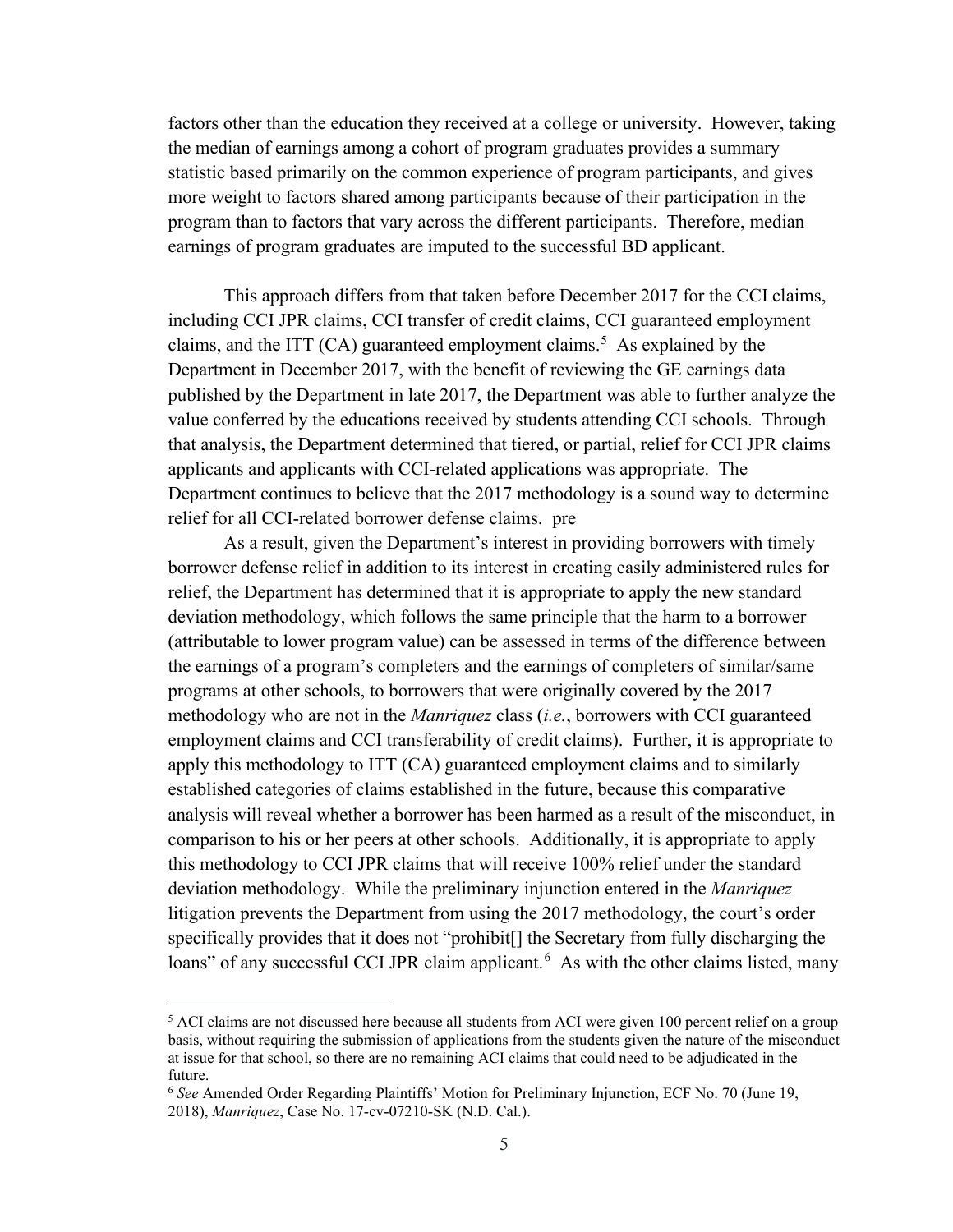CCI JPR claims have also been pending for years. To the extent that the standard deviation methodology would provide 100 percent relief for CCI JPR claims, we believe it is appropriate to apply the standard deviation methodology to provide 100 percent relief for the reasons described herein.

We are establishing the amount of relief to be provided through the standard deviation methodology as a rebuttable presumption. This adjudicatory process to determine relief enables the Department to exercise its discretionary powers while preserving its flexibility and the opportunity to make individualized determinations. The Department will inform applicants that they may use the reconsideration process described in 34 C.F.R. § 685.222(e)(5)(i) to challenge the initial determination of relief in light of their individual circumstances.

#### **B. The standard deviation methodology tiers**

The standard deviation methodology will generally award full relief to an otherwise successful BD applicant if the borrower's imputed median earnings are less than or equal to wages that are two standard deviations below the median wages of the comparison group. As described above, earnings would be imputed to a borrower and to a comparison group based on the median earnings of graduates of the program or similar programs in which the applicant was enrolled. The median wage for the comparison group would be the median of the medians of the program-level earnings calculated for graduates based on a 4-digit classification of instruction program ("CIP") code and the credential level.

Standard deviations are used to identify statistically significant earnings differences since even among programs of equal quality, median earnings could differ based on the part of the country in which graduates are employed, the socioeconomic level of students prior to enrollment, the age and gender of the students (which could influence the likelihood that graduates would choose part-time work over full-time work), or the selectivity of the institution, among other things.

In a normal distribution, approximately 68% of the data points in the sample will fall within one standard deviation above and one standard deviation below the median. Approximately 95% of all data points in the sample will fall within two standard deviations from the median. Therefore, median earnings at or below the earnings that are two standard deviations from the median should result in full relief to successful BD applicants since it is at this point where differences between data points is considered to be statistically significant. This does not mean that programs with earnings lower than two standard deviations from the median are necessarily bad programs, but in attempting to develop a methodology to determine the harm suffered by a borrower as a result of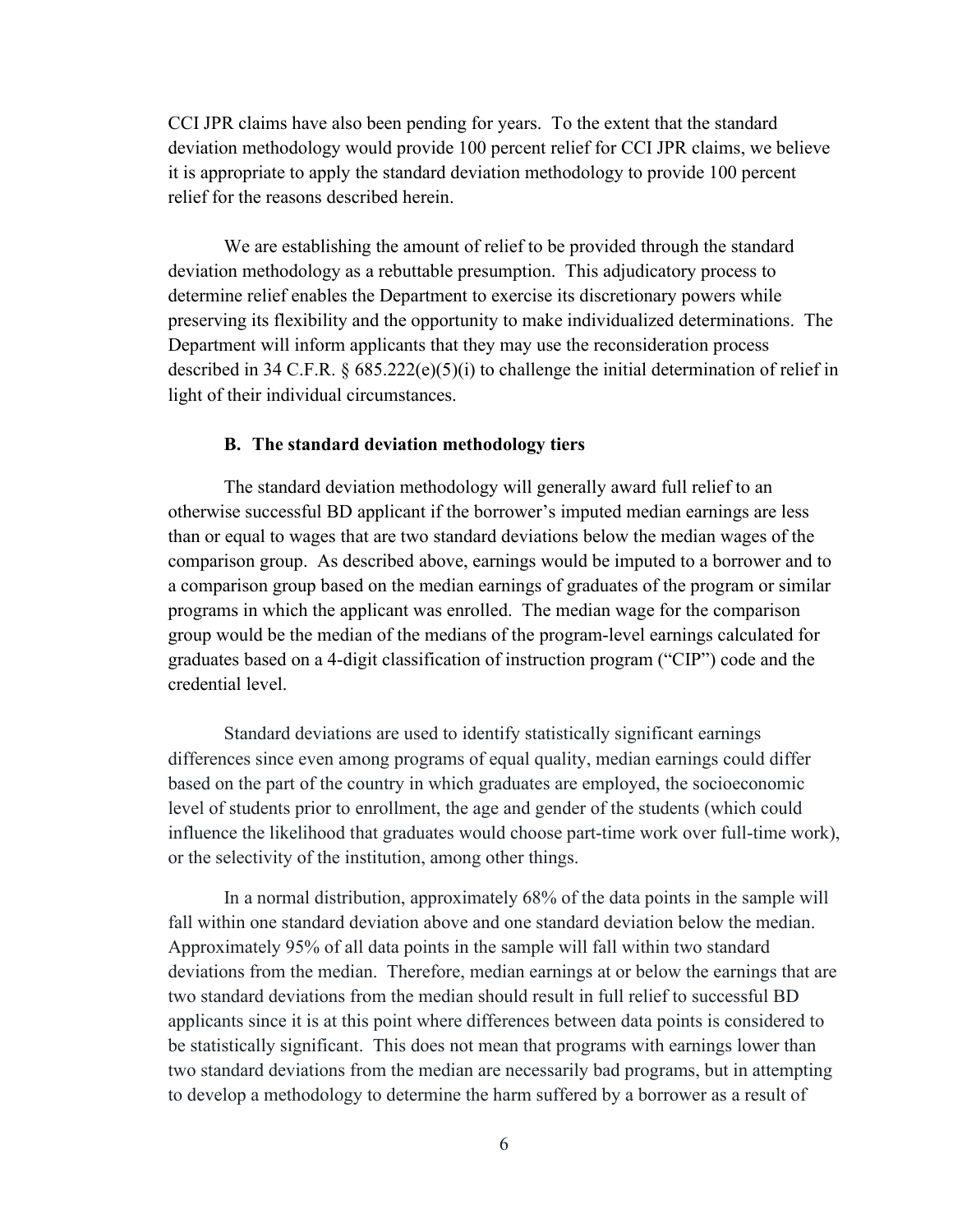misrepresentation, the Department will rely on scientific convention and establish that only earnings differences that are statistically significant (more than two standard deviations below the median) should qualify a successful BD applicant for full relief.

Successful BD applicants whose earnings are higher than the threshold that is two standard deviations below the median, but lower than the median, would generally receive partial relief. To determine the level of partial relief such a borrower would receive, the Department could simply divide the difference between median wages and wages two standard deviations below the median by three to establish three tiers of relief between 0% and 100%. In other words, successful BD applicants whose program earnings were less than the median could be awarded 25, 50, 75 or 100 percent relief, depending upon where their program median earnings fall in the range.





Using 4-digit CIP codes and credential levels, the Department will impute earnings to the borrower by determining the median earnings of the graduates of the BD applicant's program or similar programs covered by the same 4-digit CIP code. The Department has determined that 4-digit CIP codes provide the greatest coverage of programs and allow the Department to adjudicate a larger number of claims using the borrower's program and credential level. The program-level earnings data that will be used to calculate relief under the standard deviation as a rebuttable presumption will differ depending on several different factors as described below.

• For programs that are both (a) non-operational, and (b) for which there is 2014 GE earnings data: For programs that are both (a) closed and non-operational as of the date of this Memorandum, and (b) for which there are 2014 earnings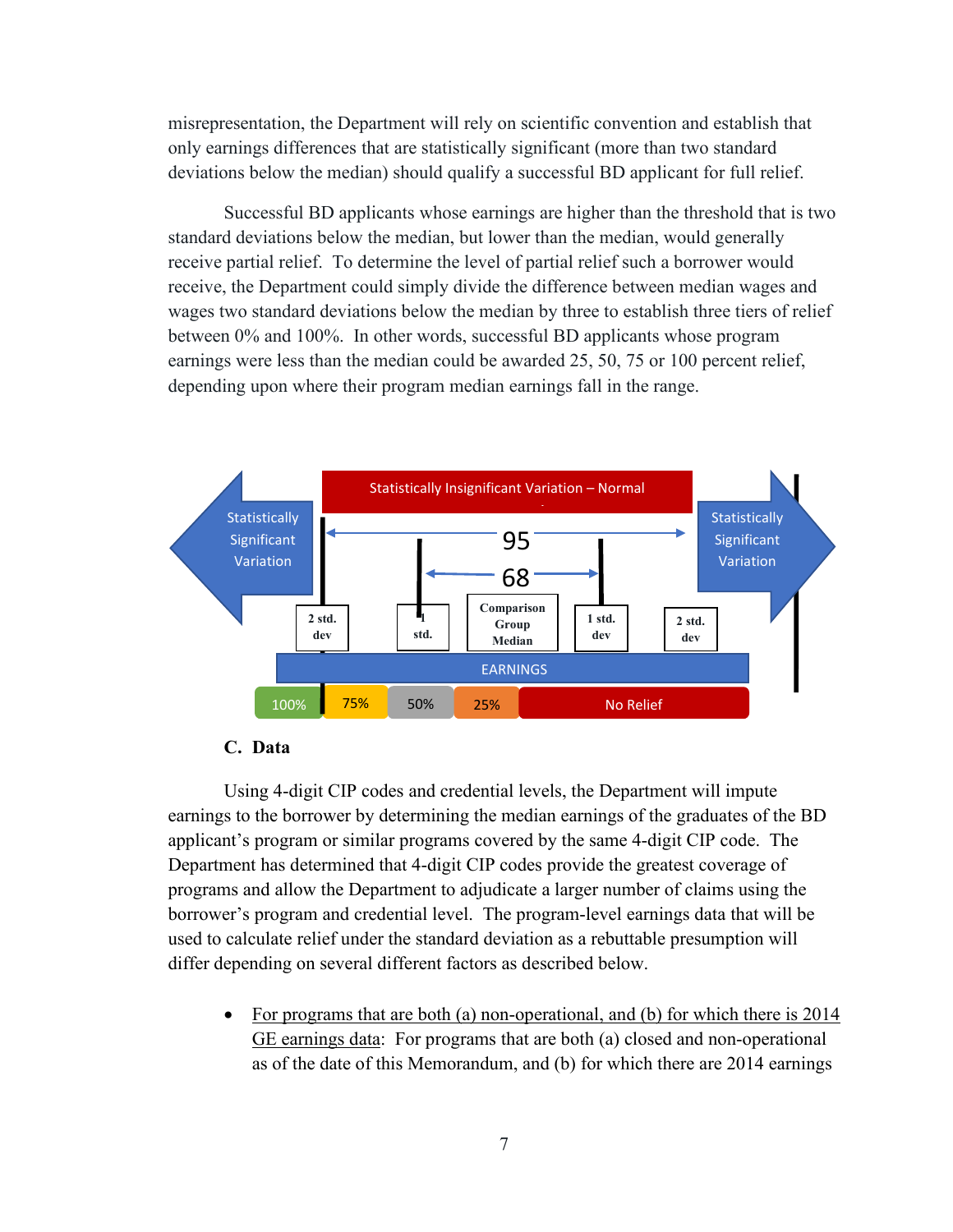data as a result of the GE regulations (the "GE earnings data"),  $\frac{7}{1}$  $\frac{7}{1}$  $\frac{7}{1}$  the Department will use these data to establish the borrower defense applicant's program earnings, and the earnings for the comparison group. Because these programs are non-operational, there will only be 2014 GE earnings data. The 2014 GE earnings data will be used regardless of whether the borrower was enrolled relative to the year the 2014 GE earnings data is sourced from.

- For programs that are (a) operational and (b) for which only 2014 GE earnings data is available: For other programs for which there is only 2014 GE earnings data and there is no other publicly available data, the 2014 GE earnings data will be used regardless of whether the borrower was enrolled relative to the year the 2014 GE earnings data is sourced from.
- For programs for which there is no 2014 GE earnings data, but there is other publicly available data at the 4-digit CIP code level: For programs for which there are not 2014 GE earnings data, earnings data from other publicly available sources will be used, such as data currently being disclosed on the Department's website as part of the College Scorecard.
- For programs for which there is both 2014 GE earnings data and other publicly-available data at the 4-digit CIP code level: For programs for which both GE and program-level College Scorecard data are available, the data source that will be used will depend on when the borrower was enrolled. If the borrower was enrolled in any time period on or after the date that the program-level College Scorecard was implemented, the program-level College Scorecard data will be used. Otherwise, the 2014 GE earnings data will be used.
- For programs for which there are no earnings data for the credential or at the 4-digit CIP level: The Department may not have earnings data for the program at issue as either a part of the GE earnings data or in other publicly available data. In such a case, the Department will use earnings from graduates of similar programs based on the 4-digit CIP code, but at the next

<span id="page-8-0"></span> $<sup>7</sup>$  The GE disclosure earnings data is data obtained from Social Security Administration (SSA) as to the</sup> mean and median annual earnings of a cohort of students who completed a GE program during a specified cohort period. At least 10 completers from a program must be matched for SSA to return mean and median earnings information for disclosure purposes, while there must be at least 30 students in the cohort sent to SSA for the Department. This data is publicly available on the Department's website and the use of this public data is not enjoined by any court action. The Department has this data for calendar year 2014 and will not be able to obtain it for any other years.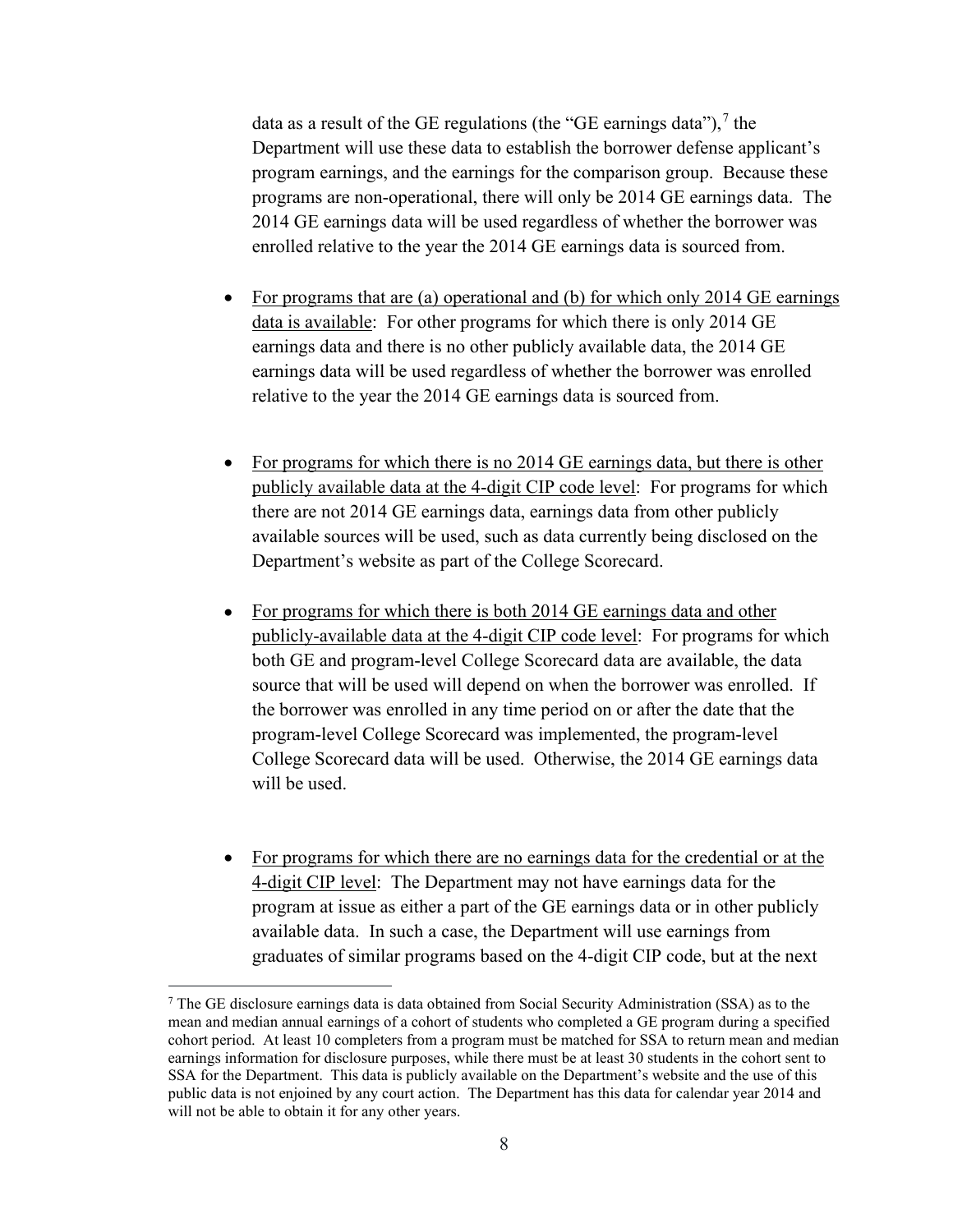highest credential level, to impute borrower and comparison group earnings. If sufficient data are not available to make that determination, then the Department will review program level outcomes for other programs offered by the institution (and the relevant comparison group) using the 2-digit CIP code and credential level (or the next higher credential level if available, and, if not, the next lower credential level) and award to borrowers the highest level of relief that would be awarded to borrowers in any of those programs. In the event that there are no other programs with the same 2-digit CIP code, the Department will award to those successful BD applicants the highest level of relief awarded to any successful BD applicant who received relief calculated under the 2017 methodology or the standard deviation methodology, which is 100 percent relief.

The above describes the standard deviation methodology as a rebuttable presumption. The following explains how this approach relates to the date of the misconduct. For programs that are no longer in operation but were included in the 2014 GE earnings data published on the Department's website, the use of GE earnings data for determining harm is appropriate. These earnings data were provided to the Department by the SSA, under a now-expired Memorandum of Understanding (MOU), and are already published in the public domain. However, the GE rule has been rescinded and the SSA has not signed a new MOU with the Department, so for the foreseeable future, new SSA earnings data will not be made available to the Department. The Department would be significantly delayed if it were to request from the Internal Revenue Service more recent earnings data on these cohorts of students; such a data query may not be permitted under the Department's current MOU with the Department of the Treasury.

However, for programs that are still operational, the College Scorecard will serve as the data source for program-level median earnings for both the borrower's program and the similar comparison group program. College Scorecard earnings data are provided by the Internal Revenue Service, with whom the Department has an MOU for data sharing. Because College Scorecard data will be updated annually, the Department will have access to an on-going source of earnings data for adjudicating future BD claims.

The Department will use the most recent College Scorecard data to determine harm for successful borrower defense applicants, except in instances in which a program was discontinued earlier and is not included in the most recent College Scorecard data. In such a case, the Department will go back to the most recent College Scorecard data which included earnings data for that program, and calculate harm using program data and comparison group data from that year's College Scorecard data. The Department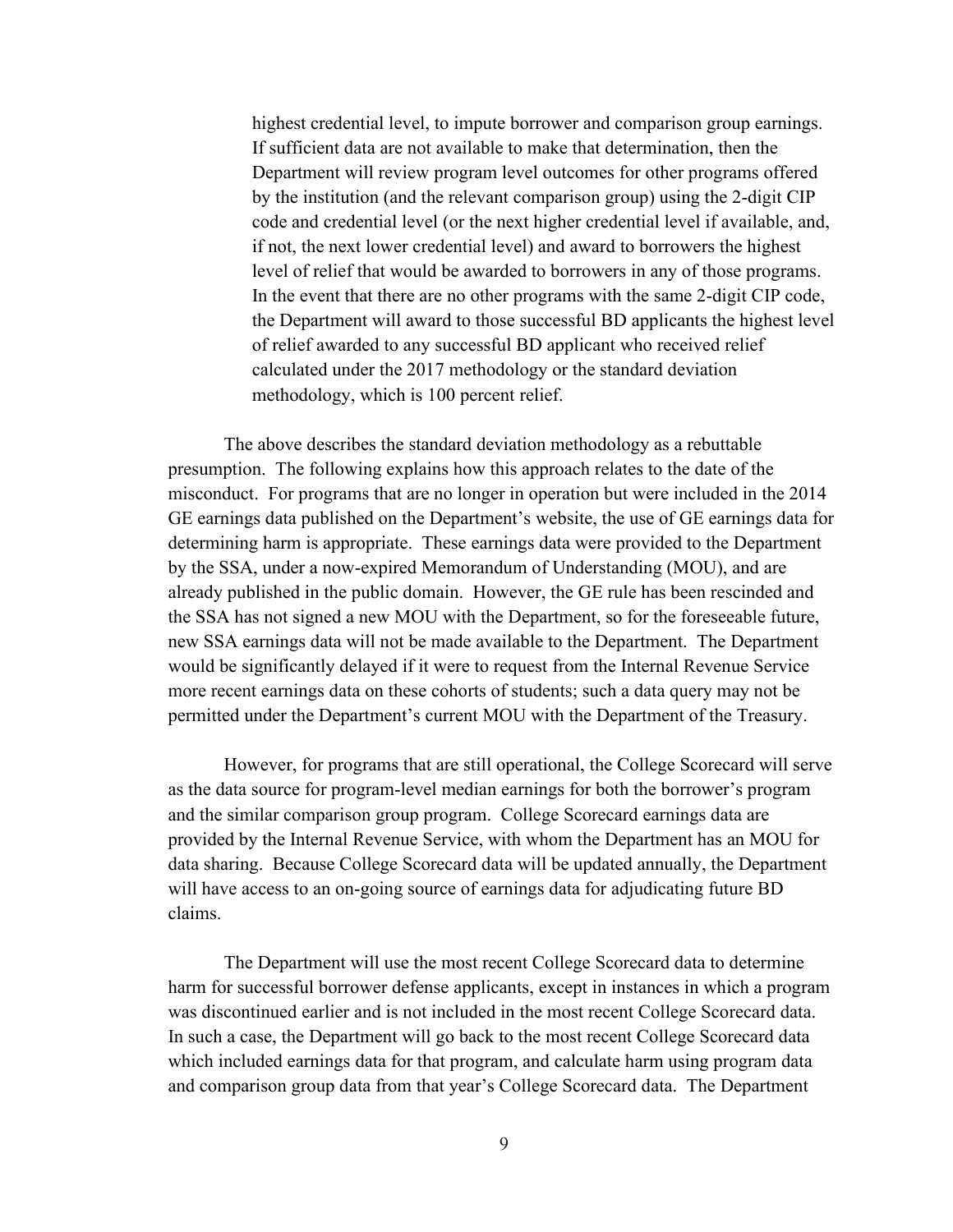seeks to use the most recent data available to impute earnings to the borrower and to determine the comparison group earnings levels. Currently the College Scorecard includes only first-year earnings data, since program-level data were not reported to the Department prior to 2014-2015. Over time, the College Scorecard will capture earnings at different intervals following completion, such as one, three, five and/or ten years after completion. When sufficient data are available, the Department will use multiple-year earnings data (e.g., three- or five-year data) to calculate relief.

#### **D. Scope of application**

The standard deviation methodology will be applied to:

- 1) CCI JPR claims that receive 100 percent under the methodology;
- 2) CCI guaranteed employment claims;
- 3) CCI transfer of credit claims;
- 4) ITT (CA) guaranteed employment claims; and
- 5) All other claims that are not CCI JPR claims (*i.e.*, claims from all other schools and categories not named above in items (1) to (4)).

# **IV. Legal authority to determine the amount of the relief for borrower defense claims**

The statute and the Department's regulations allow the Secretary to exercise reasonable discretion to determine the amount of relief to borrowers. A borrower defense applicant with a meritorious claim should receive federal student loan relief proportionate to the difference between the earnings being made by graduates of the applicant's program, as compared to the earnings of his or her peers at other schools. This approach to relief properly reflects the Department's interest in protecting the federal taxpayer while also treating borrower defense applicants consistently and equitably. Further, the standard deviation methodology as a rebuttable presumption is an appropriate way to calculate that difference and establish tiers of relief.

## **A. Legal authority to establish a methodology to adjudicate borrower defense claims**

The language of the borrower defense regulation clearly establishes that the Secretary has the discretion to determine the amount of relief to provide to a successful borrower defense applicant. At other times the Department has taken the position internally that the amount of relief is subject to the Secretary's discretion, relying upon this regulatory language. At other times in the past, however, the Department has taken the position internally that the amount of relief due to BD applicants is dictated by state law. This position was based on an extension of the application of state law in the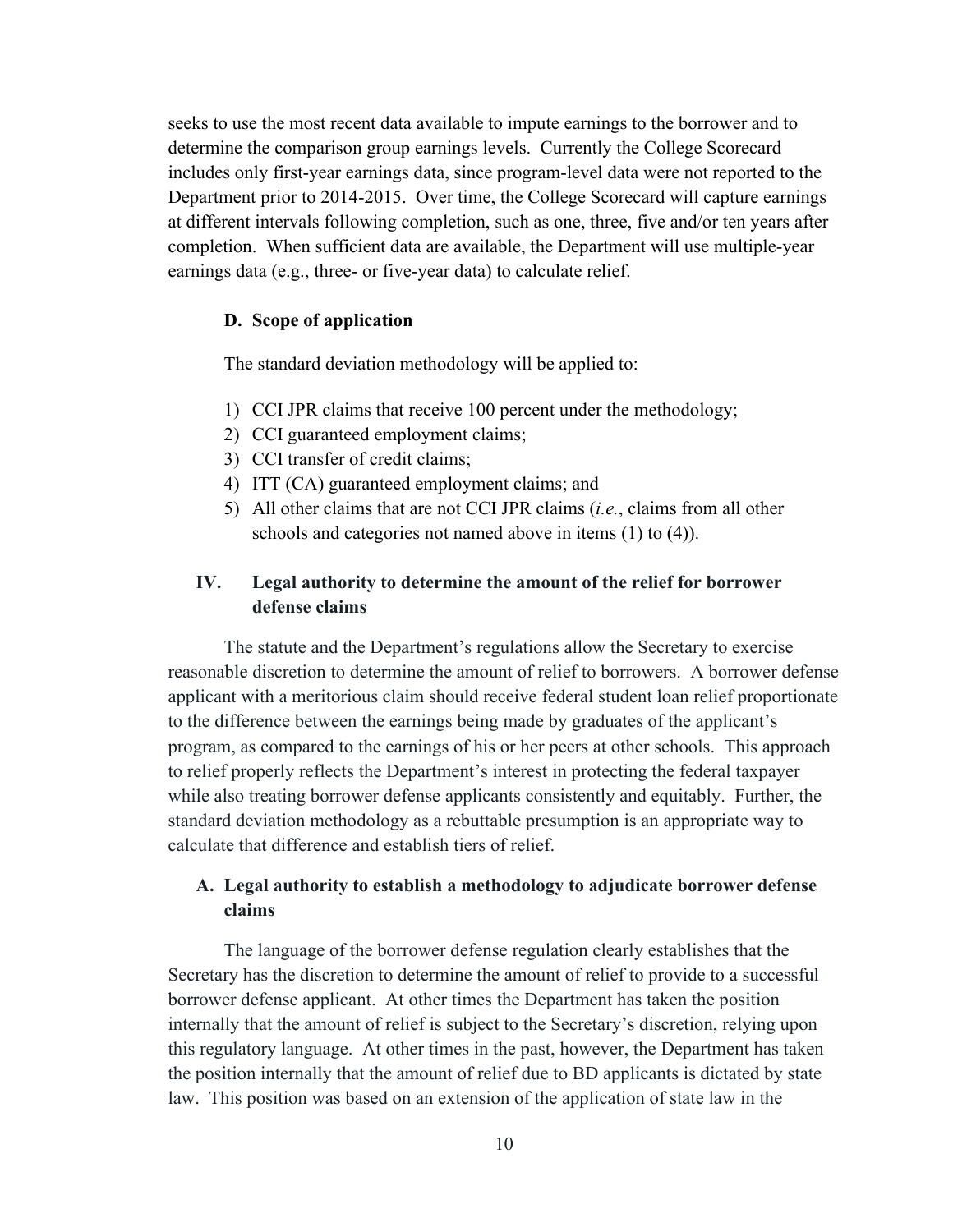adjudication of BD claims under the 1995 regulation to the determination of relief and reliance on the example of the approach taken by courts in consumer protection cases, but it did not clearly address or distinguish the regulatory language supporting the Secretary's discretion. The Department's current position is that the amount of relief is a matter of the Secretary's discretion, given the clear language in the regulation.

The borrower defense statute does not require the Department to award relief to successful applicants in any particular fashion. The only statutory limit on the Secretary's ability to grant relief is that no student may recover in excess of the amount the borrower has repaid on the loan. *See* 20 U.S.C § 1087e(h). While the original version of the Department's regulation, 34 C.F.R. § 685.206(c)(1995), required a claimant to allege an act or omission that would "give rise to a cause of action" under "applicable state law" in order to be eligible for BD relief, the rule did not direct the Department to award relief to a claimant based on state law principles of restitution or damages. Instead, that regulation clearly provided that the Secretary has discretion to fashion relief as suited to the facts of a particular case:

> If the borrower's defense against repayment is successful, the Secretary notifies the borrower that the borrower is relieved of the obligation to repay all or part of the loan and associated costs and fees that the borrower would otherwise be obligated to pay. The Secretary affords the borrower such further relief *as the Secretary determines is appropriate under the circumstances* [including reimbursement to the borrower of amounts paid towards the loan].

*Id.* at § 685.206(c)(2) (emphasis added). The current borrower defense regulations similarly give the Secretary the discretion to determine the appropriate amount of relief:

> (1) The Department official or the hearing official deciding the claim determines the *appropriate amount of relief* to award the borrower, which *may* be a discharge of all amounts owed to the Secretary on the loan at issue and *may* include the recovery of amounts previously collected by the Secretary on the loan, or some lesser amount.

….

(7) The Department official or the hearing official deciding the case, or the Secretary as applicable, affords the borrower such further relief *as appropriate under the circumstances*….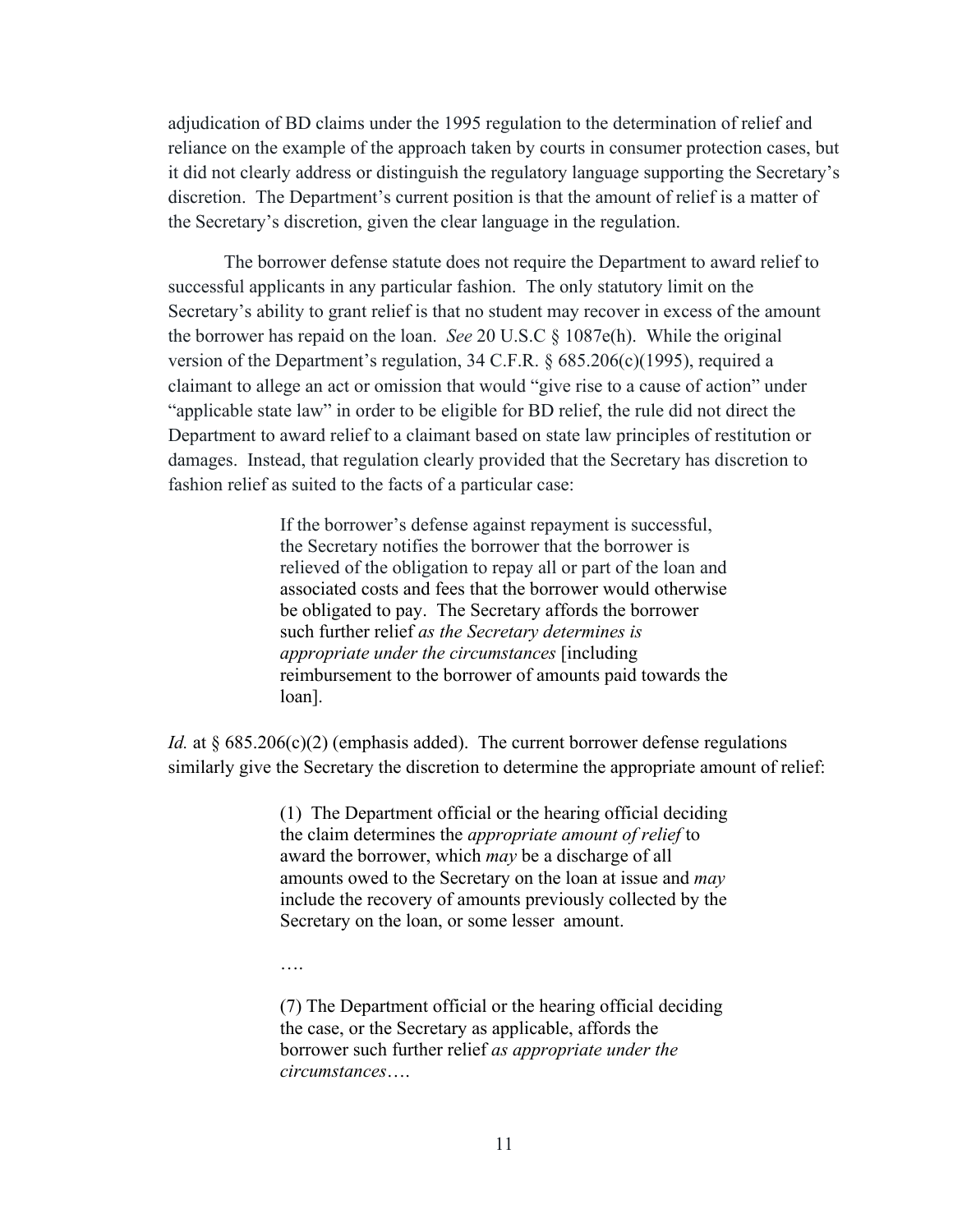#### 34 C.F.R. § 685.222(i)(2017) (emphasis added).

Thus, relief is a matter of the Secretary's discretion, and for the reasons described herein, the use of the standard deviation methodology as a rebuttable presumption is an appropriate exercise of the Secretary's discretion to resolve the borrower defense claims of borrowers with CCI transfer of credit claims, CCI guaranteed employment claims, ITT (CA) guaranteed employment claims, and other non-CCI JPR claims categories to be identified into the future.

## **B. Departure from previous approaches to relief for the CCI transfer of credit, CCI guaranteed employment, and ITT (CA) guaranteed employment claims**

Prior to December 2017, the Department—lacking a methodology to evaluate harm and provide proportionate relief—provided full relief to borrowers who submitted successful CCI guaranteed employment, CCI transfer of credits, and ITT (CA) guaranteed employment claims. Prior to December 2017, the Department did not issue decisions for claims that were preliminarily determined ineligible for relief. After December 2017, the Department provided tiered relief to borrowers with successful CCI guaranteed employment and CCI transfer of credit claims. Borrowers with successful ITT (CA) guaranteed employment claims did not receive relief under the 2017 methodology.

The Department's decisions to provide 100% relief prior to December 2017 to certain successful borrower defense claimants were based on assumptions about the value of the education received by those claimants. The Department cited misconduct by the schools attended by the claimants, such as the misleading statements by CCI employees regarding job placement rates and other fraudulent actions related to job placement, and reasoned that this misconduct severely limited the value of the degree received by the claimants. However, it does not follow from the mere fact of misconduct that the education provided to students had no value. The Department also cited to a series of statements by claimants about how the degree that they received did not have any value. However, anecdotal statements by some number of individual students, even if accurate, do not demonstrate that all claimants from these schools should receive 100% relief. The Department further relied upon the various investigations into the schools' misconduct and the publicity associated with those investigations in concluding that the claimants should receive 100% relief. However, none of the allegations raised against the institutions by several attorneys general has resulted in a final judgment on the merits. And even if negative public announcements regarding investigations into a school significantly tarnished that school's brand independent of the underlying truth or falsity of the allegations against the school, a decrease in the brand value associated with a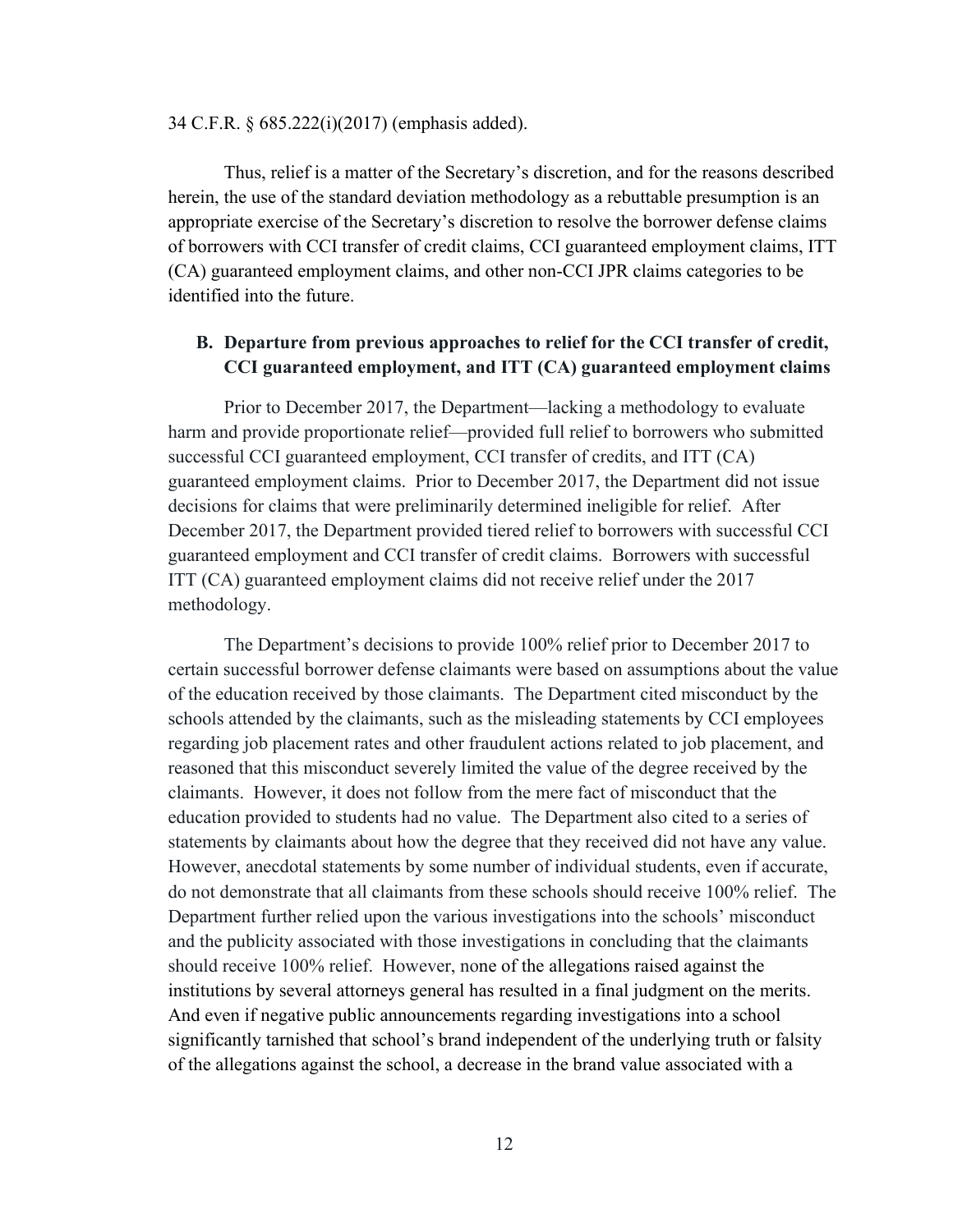degree from that school does not remove the value in knowledge and skills acquired by students during the program itself.

In addition, the Department relied upon its practice of providing 100% relief to many other claimants and reasoned that it would not be fair to change that practice for the next group of claimants in the queue. However, the persuasiveness of any prior provision of 100% relief depends on both the correctness of the original decision to provide 100% relief to another claimant and on the relevant similarities and differences between the two claimants. The Department also cited to applicants' difficulty in transferring their credits to another institution, concluding that such difficult greatly diminished the value of those credits. A decrease in value does not equate to a complete loss of value, however, and the value of credits for transfer purposes is not the only value received by a student. Furthermore, the Department also has determined that transfer of credit limitations are widespread, and often times transfer credits are denied as a result of academic elitism or perceived differences in accreditation standards which have not been substantiated.

The Department's conclusions were ultimately based on the assumption that claimants with successful CCI transfer of credit claims, CCI guaranteed employment claims, and ITT (CA) guaranteed employment claims received "worthless" educations and therefore full discharge was appropriate for all such claimants with valid claims. However, when the Department reviewed publicly available earnings data, made available as a result of the GE regulations, it concluded that the evidence did not support the idea that the degrees were worthless. Through its analysis of the data, the Department identified instances in which borrowers who graduated from a CCI school earned more than graduates of other institutions. The Department has determined that it would be unreasonable to write off 100% of the loans of a high earning borrower based on a conclusion of "worthlessness" just because that borrower attended a CCI school that engaged in misconduct while expecting a lower-earning borrower not affected by such institutional misconduct to repay their loans. Moreover, the fact that participants in a given program are able to earn high wages constitutes evidence that contradicts the notion that the program had low or no value. Therefore, after a deeper analysis of available data and a comprehensive review of challenges that students in all sectors of higher education face, the Department realized that its earlier broad assumptions about "worthless" education were unfounded and that further analysis was needed to determine the harm a borrower actually suffers when he or she attends a school that engages in wrongdoing sufficient to establish a borrower defense.

As stated by the Department in December 2017, the Department re-evaluated its earlier assumptions, with regard to CCI and ITT borrowers, and determined that many had received an education of equal or better value as compared to their peers and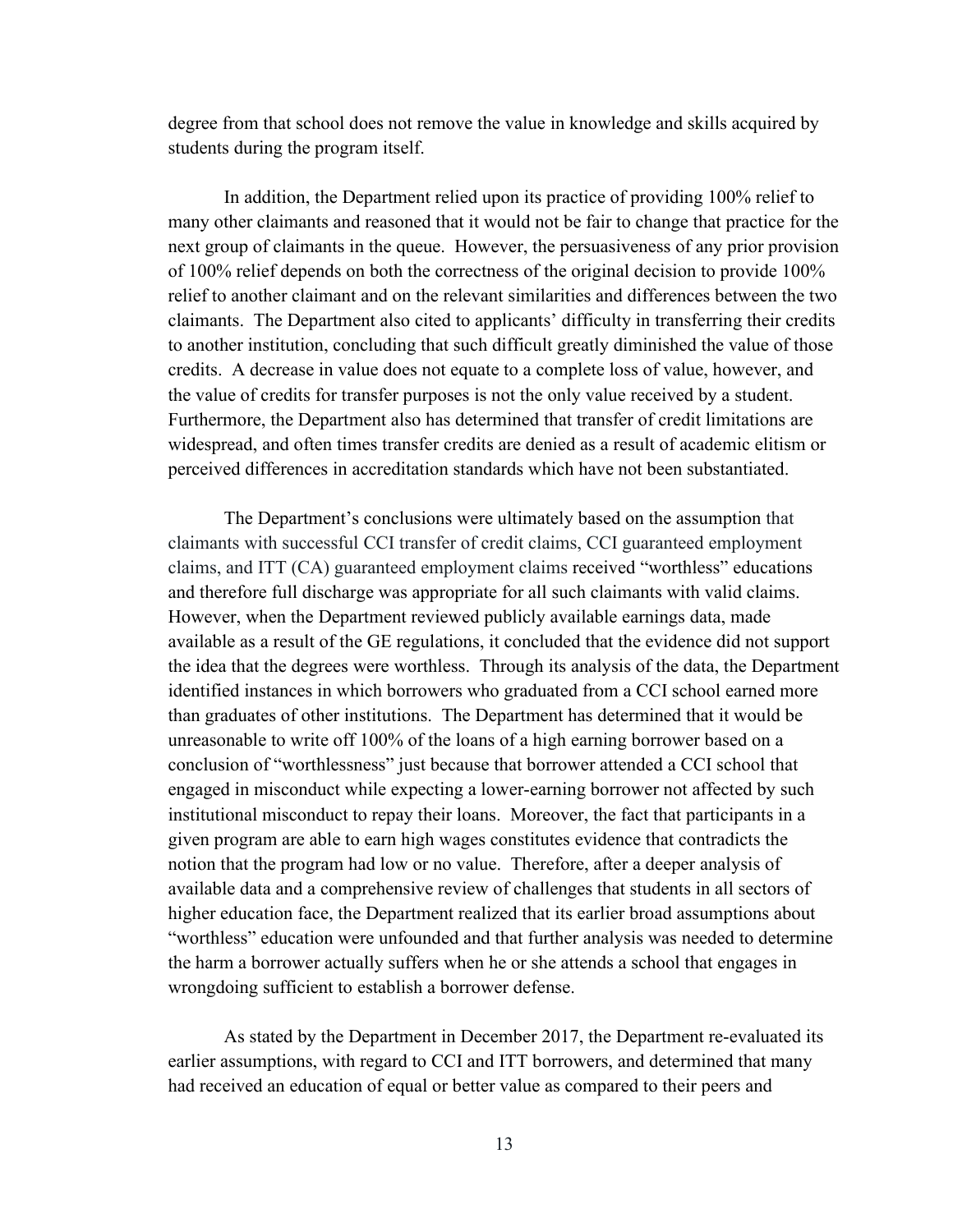developed the 2017 methodology as a way to align the amount of relief awarded with the degree to which a borrower may have been harmed as a result of the misconduct. As described above, some CCI borrowers received value from their degree as evidenced by the earnings comparison between those who attended CCI programs and those who attended other similar programs. The same principles and rationale apply to the standard deviation methodology for CCI students, as well as for ITT (CA) guaranteed employment claim categories borrowers. Where a comparison of a borrower's program's earnings show that a borrower defense applicant has been harmed by a school's misconduct, the standard deviation methodology will provide relief to the borrower commensurate with the level of harm they suffered, likely as a result of the misconduct which may have robbed the borrower an opportunity to attend a higher-value institution. For those who have been harmed, the amount of debt relief awarded is commensurate with the gap between the median earnings of graduates of the borrower's program and those of the comparison group.

The value of the standard deviation methodology will grow over time as the comparison peer group grows larger and a greater diversity of institutions contribute to the peer group data set. The standard deviation model enables the Department to differentiate between earnings differences that may be the result of low-value education and those that may be the result of the natural variation in earnings among individuals at a single program or among individuals at different programs. The standard deviation methodology may provide a different amount of relief for a borrower with a CCI transfer of credits or CCI guaranteed employment claim than would have been provided under the 2017 methodology. However, given the Department's inability to continue using the 2017 methodology due to data and litigation reasons, in combination with the Department's interest in providing timely relief to borrower defense applicants, a new methodology paired with the ability for the Department to make individualized determinations was needed. Further, the standard deviation methodology results in levels of relief that are more reflective of the financial harm to borrowers, making use of the information regarding variability in average earnings numbers as measured by the standard deviation.

Like the 2017 methodology, the standard deviation methodology will provide a minimum floor of 10% relief to CCI borrowers in recognition that, although the data may reveal that the value of the education of a program at issue is comparatively high, borrowers suffer some basic harm by virtue of the Department's statements related to the school's misconduct. Also, the Department recommended that CCI students file BD claims and even provided a specialized form for borrowers to use in seeking relief, making the CCI circumstances unique. As a result, the 10% floor at this point in time